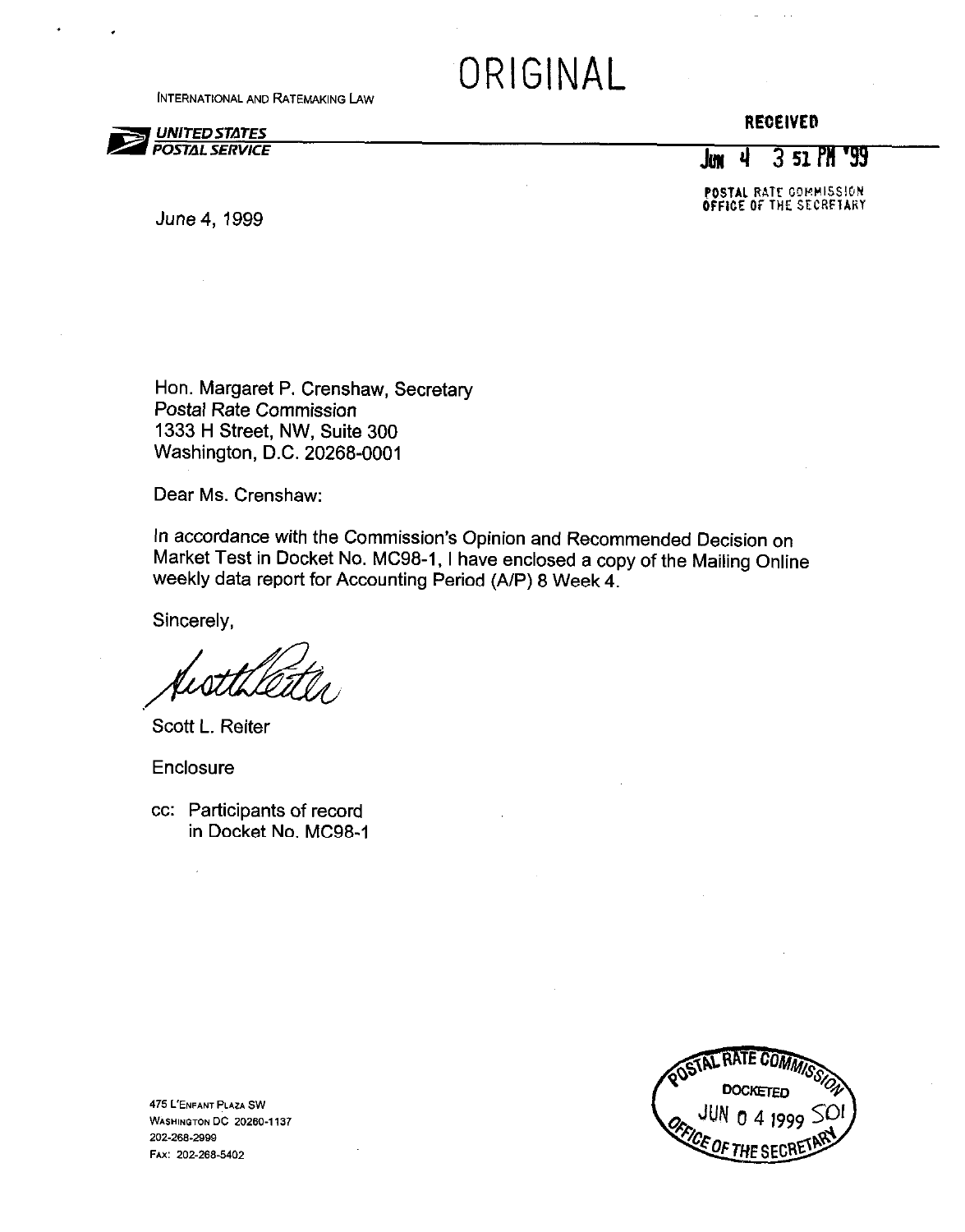# PostOffice Online **EXIGED ANTED STATES**

# PRICEWATERHOUSE COPERS ®



**Mailing Chline Weekly Report** Postal Rate Commission

AP 8 Week 4: April 17 - April 23 1999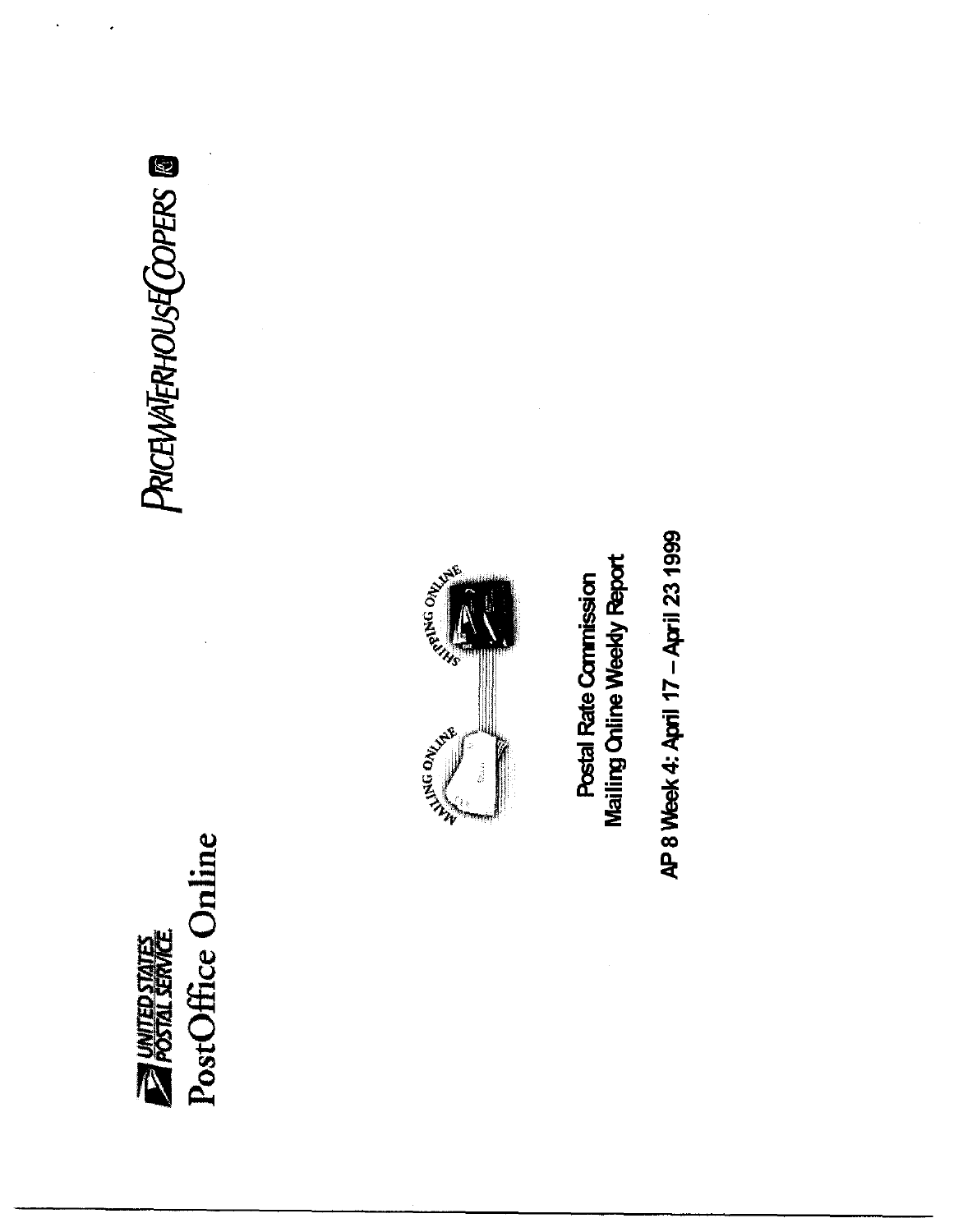#### MOL Weekly Postal Rate Commission Report AP 8 Week 4

Index to Tables

| Table |                                                      |  |
|-------|------------------------------------------------------|--|
|       | MOL Revenue by Day: AP 8 Week 4                      |  |
|       | MOL Transactions by Day: AP 8 Week 4                 |  |
|       | MOL Volume by Day: AP 8 Week 4                       |  |
|       | MOL Revenue by Week: AP 2 Week 3 to AP 8 Week 4      |  |
|       | MOL Transactions by Week: AP 2 Week 3 to AP 8 Week 4 |  |
|       | MOL Volume by Week: AP 2 Week 3 to AP 8 Week 4       |  |



## **PRICEWATERHOUSE COPERS**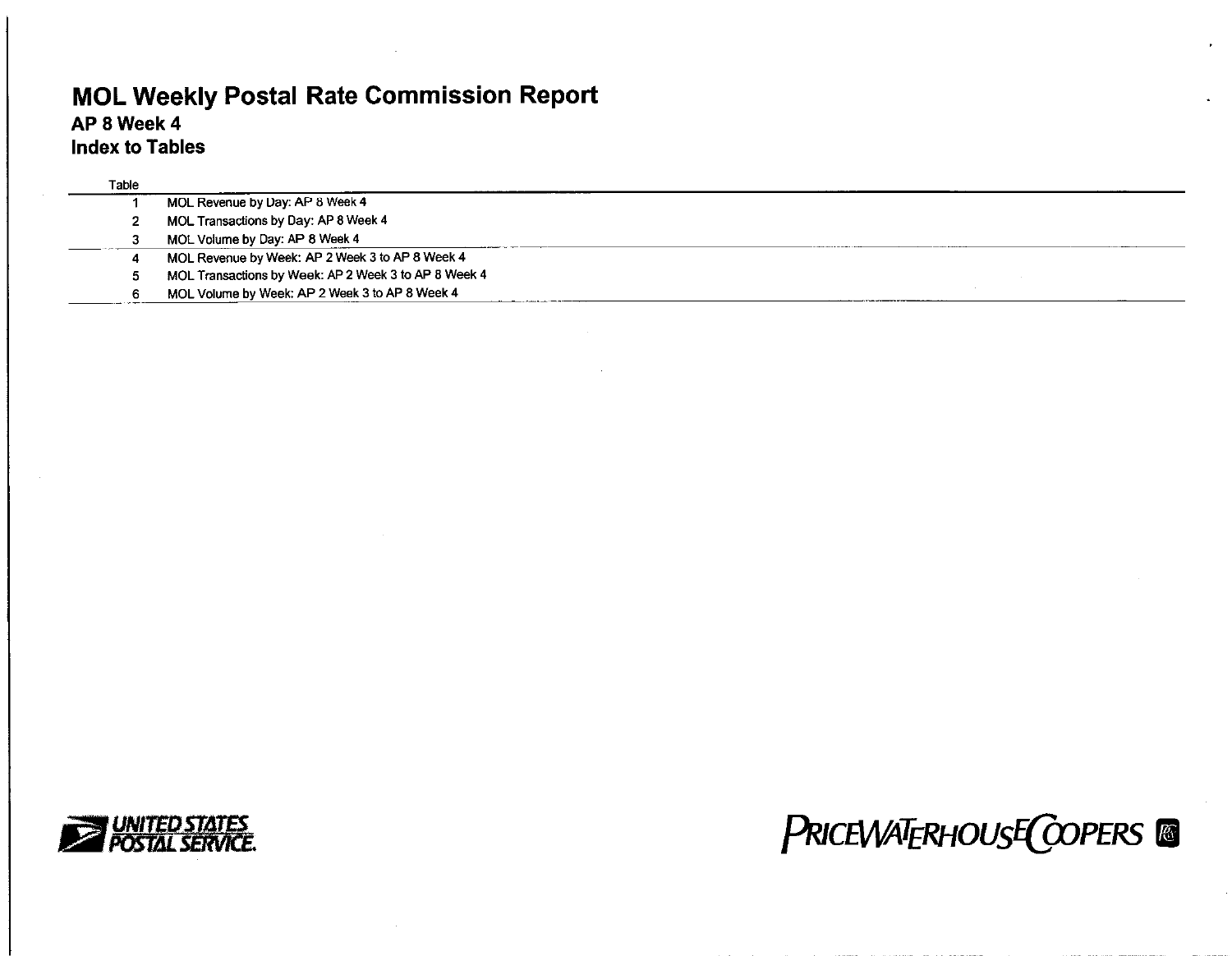#### Table 1 **MOL Revenue by Day**

AP 8 Week 4 (April 17 to April 23 1999)

| <b>Users</b>          | 17-Apr | 18-Apr | 19-Apr     | 20-Apr | 21-Apr | 22-Apr  | 23-Apr  |            |
|-----------------------|--------|--------|------------|--------|--------|---------|---------|------------|
| Total                 | Ō      | 0      | 6          | 5      | 5      | 4       |         |            |
| Revenue               |        |        |            |        |        |         |         | Total      |
| Printing              |        |        |            |        |        |         |         |            |
| Simplex               | \$0.00 | \$0.00 | \$65.09    | \$0.00 | \$0.00 | \$61.38 | \$44.04 | \$170.51   |
| <b>Duplex</b>         | \$0.00 | \$0.00 | \$1,272.30 | \$0.00 | \$0.00 | \$0.00  | \$0.00  | \$1,272.30 |
| Total                 | \$0.00 | \$0.00 | \$1,337.39 | \$0.00 | \$0.00 | \$61.38 | \$44.04 | \$1,442.81 |
| <b>B&amp;W</b>        | \$0.00 | \$0.00 | \$1,275.94 | \$0.00 | \$0.00 | \$61.38 | \$44.04 | \$1,381.36 |
| Spot                  | \$0.00 | \$0.00 | \$61.45    | \$0.00 | \$0.00 | \$0.00  | \$0.00  | \$61.45    |
| Total                 | \$0.00 | \$0.00 | \$1,337.39 | \$0.00 | \$0.00 | \$61.38 | \$44.04 | \$1,442.81 |
| 8.5x11                | \$0.00 | \$0.00 | \$1,337.39 | \$0.00 | \$0.00 | \$61.38 | \$44.04 | \$1,442.81 |
| 8.5x14                | \$0.00 | \$0.00 | \$0.00     | \$0.00 | \$0.00 | \$0.00  | \$0.00  | \$0.00     |
| <b>Total</b>          | \$0.00 | \$0.00 | \$1,337.39 | \$0.00 | \$0.00 | \$61.38 | \$44.04 | \$1,442.81 |
| Envelope              |        |        |            |        |        |         |         |            |
| Letter                | \$0.00 | \$0.00 | \$1,337.39 | \$0.00 | \$0.00 | \$61.38 | \$44.04 | \$1,442.81 |
| Flat                  | \$0.00 | \$0.00 | \$0.00     | \$0.00 | \$0.00 | \$0.00  | \$0.00  | \$0.00     |
| Total                 | \$0.00 | \$0.00 | \$1,337.39 | \$0.00 | \$0.00 | \$61.38 | \$44.04 | \$1,442.81 |
| Mail Merge Feature    |        |        |            |        |        |         |         |            |
| Mail Merge            | \$0.00 | \$0.00 | \$61.45    | \$0.00 | \$0.00 | \$0.00  | \$0.00  | \$61.45    |
| Non-Mail Merge        | \$0.00 | \$0.00 | \$1,275,94 | \$0.00 | \$0.00 | \$61.38 | \$44.04 | \$1,381.36 |
| Total                 | \$0.00 | \$0.00 | \$1,337.39 | \$0.00 | \$0.00 | \$61.38 | \$44.04 | \$1,442.81 |
| Finishing             |        |        |            |        |        |         |         |            |
| Stapling              | \$0.00 | \$0.00 | \$0.00     | \$0.00 | \$0.00 | \$0.00  | \$0.00  | \$0.00     |
| Other                 | \$0.00 | \$0.00 | \$0.00     | \$0.00 | \$0.00 | \$0.00  | \$0.00  | \$0.00     |
| None                  | \$0.00 | \$0.00 | \$1,337.39 | \$0.00 | \$0.00 | \$61.38 | \$44.04 | \$1,442.81 |
| Total                 | \$0.00 | \$0.00 | \$1,337.39 | \$0.00 | \$0.00 | \$61.38 | \$44.04 | \$1,442.81 |
| Mailing               |        |        |            |        |        |         |         |            |
| <b>First-Class</b>    | \$0.00 | \$0.00 | \$65.09    | \$0.00 | \$0.00 | \$61.38 | \$44.04 | \$170.51   |
| <b>Standard Class</b> | \$0.00 | \$0.00 | \$1,272.30 | \$0.00 | \$0.00 | \$0.00  | \$0.00  | \$1,272.30 |
| Total                 | \$0.00 | \$0.00 | \$1 337.39 | \$0.00 | \$0.00 | \$61.38 | \$44.04 | \$1,442.81 |
| Proof                 |        |        |            |        |        |         |         |            |
| No Proof              | \$0.00 | \$0.00 | \$1,337.39 | \$0.00 | \$0.00 | \$61.38 | \$44.04 | \$1,442.81 |
| Faxed                 | \$0.00 | \$0.00 | \$0.00     | \$0.00 | \$0.00 | \$0.00  | \$0.00  | \$0.00     |
| Mailed                | \$0.00 | \$0.00 | \$0.00     | \$0.00 | \$0.00 | \$0.00  | \$0.00  | \$0.00     |
| Total                 | \$0.00 | \$0.00 | \$1,337.39 | \$0.00 | \$0.00 | \$61.38 | \$44.04 | \$1,442.81 |



PRICEWATERHOUSE COPERS @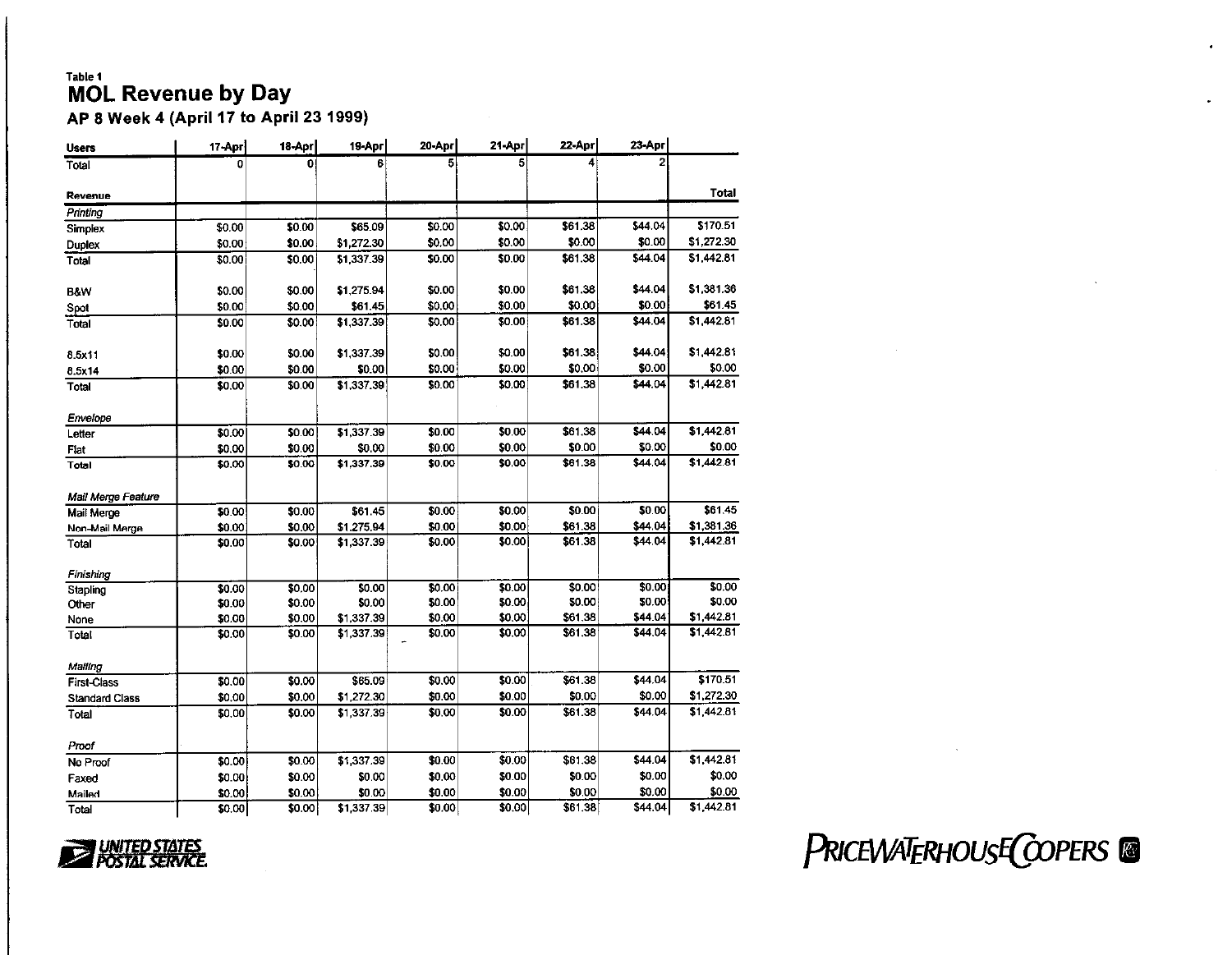# **MOL Transactions by Day**

AP 8 Week 4 (April 17 to April 23 1999)

| <b>Users</b>          | 17-Apr         | 18-Apr      | 19-Apr                  | 20-Apr                  | 21-Apr      | 22-Apr                  | $23 - Apr$   |                          |
|-----------------------|----------------|-------------|-------------------------|-------------------------|-------------|-------------------------|--------------|--------------------------|
| Total                 | 0              | ō           | 6                       | 5                       | 5           | 4                       | 2            |                          |
| <b>Transactions</b>   |                |             |                         |                         |             |                         |              | <b>Total</b>             |
| Printing              |                |             |                         |                         |             |                         |              |                          |
| Simplex               | 0              | 0           | 2                       | 0                       | 0           | $\overline{\mathbf{c}}$ | 1            | 5                        |
| Duplex                | 0              | 0           | 11                      | 0                       | 0           | 0                       | 0            | 1                        |
| Total                 | 0              | 0           | 3                       | 0                       | 0           | $\overline{\mathbf{2}}$ | 1            | 6                        |
| <b>B&amp;W</b>        | 0              | 0           | 2                       | 0                       | 0           | $\mathbf{z}$            | 1            | 5                        |
| Spot                  | 0              | 0           | 1                       | 0                       | 0           | 0                       | 0            | 1                        |
| Total                 | 0              | 0           | 3                       | 0                       | 0           | 2                       | 1            | 6                        |
| 8.5x11                | 0              | 0           | 3                       | 0                       | 0           | 2                       | 1            | 6                        |
| 8.5x14                | 0              | 0           | 0                       | 0                       | 0           | 0                       | 0            | 0                        |
| Total                 | $\overline{0}$ | 0           | 3                       | 0                       | 0           | 2                       | $\mathbf{1}$ | 6                        |
| Envelope              |                |             |                         |                         |             |                         |              |                          |
| Letter                | 0              | 0           | 3                       | 0                       | 0           | 2                       | 1            | 6                        |
| Flat                  | 0              | 0           | 0                       | 0                       | 0           | $\bf{0}$                | 0            | 0                        |
| Total                 | 0              | 0           | 3                       | 0                       | 0           | $\overline{c}$          | 1            | $\overline{6}$           |
| Mail Merge Feature    |                |             |                         |                         |             |                         |              |                          |
| Mail Merge            | 0              | 0           | 1                       | 0                       | 0           | 0                       | 0            | 1                        |
| Non-Mail Merge        | 0              | 0           | 2                       | 0                       | 0           | $\mathbf{2}$            | 1            | 5                        |
| Total                 | $\mathbf 0$    | 0           | $\overline{\mathbf{3}}$ | 0                       | 0           | 2                       | 1            | $\overline{\phantom{0}}$ |
| Finishing             |                |             |                         |                         |             |                         |              |                          |
| Stapling              | 0              | 0           | 0                       | 0                       | $\mathbf 0$ | 0                       | $\bf{0}$     | 0                        |
| Other                 | $\bf{0}$       | 0           | 0                       | 0                       | $\bf{0}$    | 0                       | $\bf{0}$     | 0                        |
| None                  | 0              | 0           | 3                       | 0                       | 0           | 2                       | 1            | 6                        |
| Total                 | 0              | 0           | 3                       | 0                       | 0           | $\overline{2}$          | 1            | 6                        |
| Mailing               |                |             |                         |                         |             |                         |              |                          |
| First-Class           | 0              | 0           | 2                       | 0                       | 0           | 2                       | 1            | 5                        |
| <b>Standard Class</b> | 0              | 0           | 1                       | 0                       | 0           | 0                       | 0            | 1                        |
| Total                 | 0              | 0           | 3                       | 0                       | $\bf{0}$    | $\overline{2}$          | 1            | 6                        |
| Proof                 |                |             |                         |                         |             |                         |              |                          |
| No Proof              | 0              | 0           | 3                       | 0                       | 0           | 2                       | 1            | 6                        |
| Faxed                 | 0              | 0           | 0                       | 0                       | 0           | 0                       | 0            | 0                        |
| Mailed                | 0              | 0           | 0                       | 0                       | 0           | 0                       | 0            | 0                        |
| Total                 | 0              | $\mathbf 0$ | 3                       | $\overline{\mathbf{0}}$ | $\mathbf 0$ | 2                       | 1            | 6                        |



PRICEWATERHOUSE COPERS &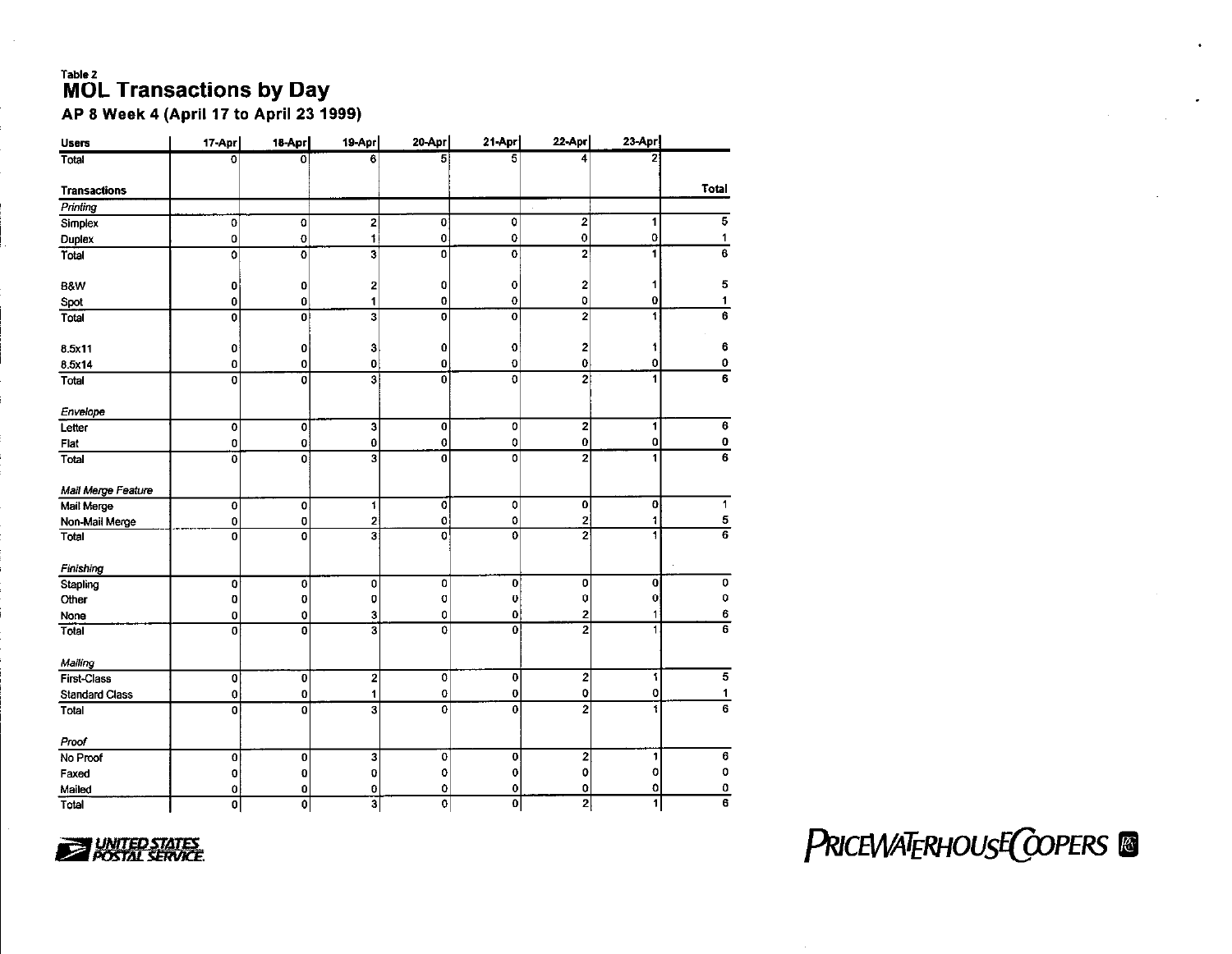#### Table 3 **MOL Volume by Day**

AP 8 Week 4 (April 17 to April 23 1999)

|                       | 17-Apr         | 18-Apr         | 19-Apr          | 20-Apr             | 21-Apr         | 22-Apr      | 23-Apr      | <b>Total Pages</b>  |
|-----------------------|----------------|----------------|-----------------|--------------------|----------------|-------------|-------------|---------------------|
| Printing              |                |                |                 |                    |                |             |             |                     |
| Simplex               | 0              | $\bf{0}$       | 173             | 0                  | 0              | 196         | 121         | 490                 |
| Duplex                | ō              | $\mathbf 0$    | 4,199           | 0                  | $\mathbf 0$    | $\mathbf 0$ | $\mathbf 0$ | 4,199               |
| Total                 | O              | $\bf{0}$       | 4372            | 0                  | $\bf{0}$       | 196         | 121         | 4,689               |
| B&W                   | 0              | 0              | 4,209           | 0                  | $\mathbf 0$    | 196         | 121         | 4,526               |
| Spot                  | $\circ$        | $\mathbf 0$    | 163             | $\mathbf 0$        | $\mathbf 0$    | O           | $\Omega$    | 163                 |
| Total                 | 0              | 0              | 4,372           | $\bf{0}$           | 0              | 196         | 121         | 4,689               |
| 8.5x11                | 0              | $\mathbf 0$    | 4 3 7 2         | $\mathbf 0$        | 0              | 196         | 121         | 4,689               |
| 8.5x14                | O              | 0              | 0               | 0                  | 0              | 0           | $\mathbf 0$ | o                   |
| Total                 | 0              | O              | 4,372           | $\mathbf 0$        | $\mathbf 0$    | 196         | 121         | 4,689               |
|                       |                |                |                 |                    |                |             |             | <b>Total Pieces</b> |
| Envelope              |                |                |                 |                    |                |             |             |                     |
| Letter                | 0              | $\mathbf 0$    | 4,372           | $\mathbf 0$        | $\mathbf 0$    | 166         | 121         | 4,659               |
| Flat                  | $\bf{0}$       | 0              | 0               | 0                  | $\bf{0}$       | 0           | 0           | 0                   |
| Total                 | $\bf{0}$       | o              | 4,372           | o                  | $\bf{0}$       | 166         | 121         | 4,659               |
| Mail Merge Feature    |                |                |                 |                    |                |             |             |                     |
| Mail Merge            | o              | 0              | 163             | $\pmb{\mathsf{O}}$ | $\overline{0}$ | 0           | $\mathbf 0$ | 163                 |
| Non-Mail Merge        | $\mathbf 0$    | 0              | 4,209           | 0                  | 0              | 166         | 121         | 4,496               |
| Total                 | $\overline{0}$ | $\overline{0}$ | 4,372           | Ō                  | $\mathbf 0$    | 166         | 121         | 4,659               |
| Finishing             |                |                |                 |                    |                |             |             |                     |
| Stapling              | 0              | 0              | 0               | 0                  | $\mathbf 0$    | 0           | 0           | 0                   |
| Other                 | 0              | 0              | 0               | 0                  | 0              | 0           | 0           | 0                   |
| None                  | 0              | 0              | 4 3 7 2         | 0                  | 0              | 166         | 121         | 4,659               |
| Total                 | 0              | 0              | 4.372           | 0                  | $\mathbf 0$    | 166         | 121         | 4,659               |
| Mailing               |                |                |                 |                    |                |             |             |                     |
| <b>First-Class</b>    | 0              | $\mathbf 0$    | $\frac{1}{173}$ | 0                  | 0              | 166         | 121         | 460                 |
| <b>Standard Class</b> | 0              | 0              | 4,199           | 0                  | 0              | 0           | 0           | 4,199               |
| Total                 | $\mathbf 0$    | 0              | 4.372           | 0                  | $\mathbf 0$    | 166         | 121         | 4,659               |
| Proof                 |                |                |                 |                    |                |             |             |                     |
| No Proof              | 0              | $\mathbf 0$    | 4,372           | 0                  | 0              | 166         | 121         | 4,659               |
| Faxed                 | o              | 0              | 0               | 0                  | 0              | 0           | 0           | 0                   |
| Mailed                | 0              | 0              | 0               | 0                  | 0              | 0           | 0           | 0                   |
| Total                 | $\overline{0}$ | 0              | 4,372           | $\mathbf 0$        | $\overline{0}$ | 166         | 121         | 4,659               |



PRICEWATERHOUSE COPERS ®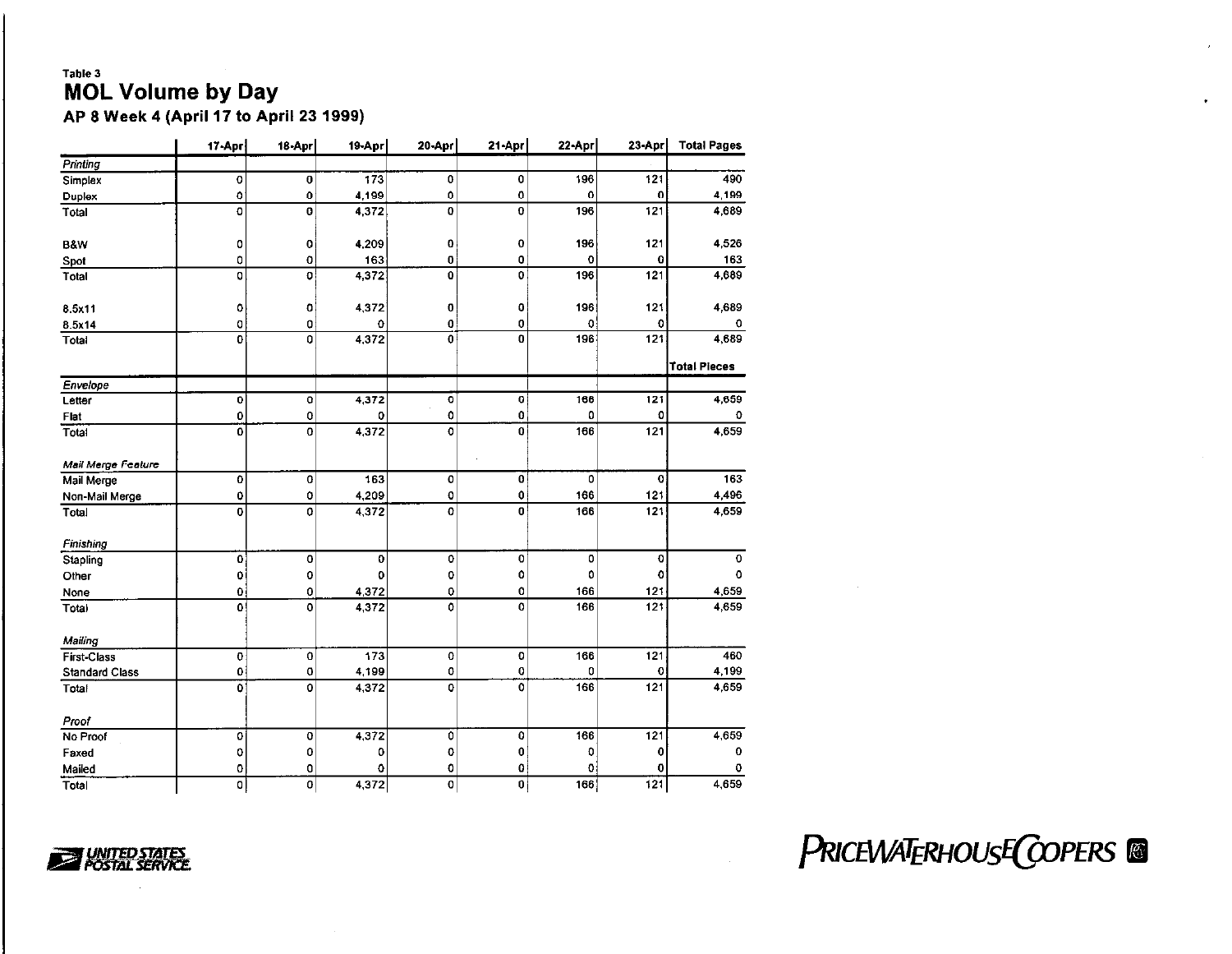#### Table 4 MOL Revenue by Week AP 2 Week 3 to AP 8 Week 4

| Users                 | AP 6 Week 2 | AP 6 Week 3 | AP 6 Week 4 | AP 7 Week 1 | AP 7 Week 2 | AP 7 Week 3 | AP 7 Week 4 | AP 8 Week 1 | AP 8 Week 2 | AP 8 Week 3 | AP 8 Week 4     | Total            |
|-----------------------|-------------|-------------|-------------|-------------|-------------|-------------|-------------|-------------|-------------|-------------|-----------------|------------------|
| Total                 | 11          | 23          | 28          | <b>20</b>   | 13          | 16          |             | 18          | 16          | ٥           | 15 <sup>1</sup> | $\overline{188}$ |
| Revenue               |             |             |             |             |             |             |             |             |             |             |                 |                  |
| Printing              |             |             |             |             |             |             |             |             |             |             |                 |                  |
| Simplex               | \$100.22    | \$502.39    | \$1,144.89  | \$3.67      | \$1,688.96  | \$1,025.66  | \$205.84    | \$560.55    | \$461.86    | \$46.86     | \$170.51        | \$11,975.44      |
| Duplex                | \$0.00      | \$683.88    | \$26.36     | \$1.59]     | \$53.37     | \$108.99    | \$29.33     | \$324.63    | \$48.84     | \$32.21     | \$1,272.30      | \$4,146.81       |
| Total                 | \$100.22    | \$1,186.27  | \$1,171.25  | \$5.26      | \$1,742.33  | \$1,134.65  | \$235.17    | \$885.18    | \$510.70    | \$79.07     | \$1,442.81      | \$16,122.25      |
| B&W                   | \$99.84     | \$939.89    | \$1,098.89  | \$2.31      | \$1,733.33  | \$1,025.66  | \$235.17    | \$687.44    | \$465.84    | \$45.28     | \$1,381.36      | \$12,369.62      |
| Spot                  | \$0.38      | \$246 38    | \$72.36     | \$2.95      | \$9.00      | \$108.99    | \$0.00      | \$197.74    | \$44.86     | \$33.79     | \$61.45         | \$3,752.63       |
| Total                 | \$100.22    | \$1,186.27  | \$1,171.25  | \$5.26      | \$1,742.33  | \$1,134.65  | \$235.17    | \$885.18    | \$510.70    | \$79.07     | \$1,442.81      | \$16,122.25      |
| 8.5x11                | \$100.22    | \$1,186.27  | \$1,171.25  | \$5.26      | \$1,734.08  | \$1,134.65  | \$235.17    | \$885.18    | \$510.70    | \$79.07     | \$1,442.81      | \$16,114.00      |
| 8.5x14                | \$0.00      | \$0.00      | \$0.00      | \$0.00      | \$8.25      | \$0.00      | \$0.00      | \$0.00      | \$0.00      | \$0.00      | \$0.00          | \$8.25           |
| Total                 | \$100.22    | \$1,186.27  | \$1,171.25  | \$5.26      | \$1,742.33  | \$1,134.65  | \$235.17    | \$885.18    | \$510.70    | \$79.07     | \$1,442.81      | \$16,122.25      |
| Envelope              |             |             |             |             |             |             |             |             |             |             |                 |                  |
| Letter                | \$100.22    | \$1,186.27  | 51,171.25   | \$5.26      | \$1,742.33  | \$1,133.67  | \$235.17    | \$686.03    | \$510.70    | \$79.07     | \$1,442.81      | \$15,108.84      |
| Flat                  | \$0.00      | \$0.00      | \$0.00      | \$0.00      | \$0.00      | \$0.98      | \$0.00      | \$199.15    | \$0.00      | \$0.00      | \$0.00          | \$1,013.41       |
| Total                 | \$100.22    | \$1,186.27  | \$1,171.25  | \$5.26      | \$1,742.33  | 51,134.65   | \$235.17    | \$885.18    | \$510.70    | \$79.07     | \$1,442.81      | \$16,122.25      |
| Mail Merge Feature    |             |             |             |             |             |             |             |             |             |             |                 |                  |
| Mail Merge            | \$53.51     | \$441.82    | \$33.86     | \$2.95      | \$30.11     | \$230.74    | \$185.09    | \$0.93      | \$9.40      | \$46.39     | \$61.45         | \$2,032.80       |
| Non-Mail Merge        | \$46.71     | \$744.45    | \$1,137.39  | \$2.31      | \$1,712.22  | \$903.91    | \$50.08     | \$884.25    | \$501.30    | \$32.68     | \$1,381.36      | \$8,106.83       |
| Total                 | \$100.22    | \$1,186.27  | \$1,171.25  | \$5.26      | \$1,742.33  | \$1,134.65  | \$235.17    | \$885.18    | \$510.70    | \$79.07     | \$1,442.81      | \$10.139.63      |
| Finishing             |             |             |             |             |             |             |             |             |             |             |                 |                  |
| Stapling              | \$0.00      | \$0.00      | 50.00       | \$0.00      | \$1.37      | \$0.98      | \$0.00      | \$223.28    | \$0.00      | \$0.00      | \$0.00          | \$728.22         |
| Other                 | \$0.00      | \$0.00      | \$0.00      | \$0.00      | \$0.00      | \$0.00      | \$0.00      | \$56.23     | \$0.00      | \$0.00      | \$0.00          | \$56.23          |
| None                  | \$100.22    | \$1,186.27  | \$1,171.25  | \$5.26      | \$1,740.96  | \$1,133.67  | \$235.17    | \$605.67    | \$510.70    | \$79.07     | \$1,442.81      | \$15,337.80      |
| Total                 | \$100.22    | \$1,186.27  | \$1,171.25  | \$5.26      | \$1,742.33  | \$1,134.65  | \$235.17    | \$885.18    | \$510.70    | \$79.07     | \$1,442.81      | \$16,122.25      |
| Mailing               |             |             |             |             |             |             |             |             |             |             |                 |                  |
| <b>First-Class</b>    | \$100.22    | \$500.84    | \$220.76    | \$2.31      | \$80.64     | \$111.13    | \$172.02    | \$745.30    | \$51070     | \$79.01     | \$170.51        | \$10 179.23      |
| <b>Standard Class</b> | \$0.00      | \$685.43    | \$950.49    | \$2.95      | \$1,661.69  | \$1,023.52  | \$63.15     | \$139.88    | \$0.00      | \$0.06      | \$1,272.30      | \$5,943.02       |
| Total                 | \$100.22    | \$1,186.27  | \$1,171.25  | \$5.26      | \$1,742.33  | \$1,134.65  | \$235.17    | \$885.18    | \$510.70    | \$79.07     | \$1,442.81      | \$16,122.25      |
| Proof                 |             |             |             |             |             |             |             |             |             |             |                 |                  |
| No Proof              | \$100.22    | \$1,186.19  | \$1,171.25  | \$4.79      | \$1,742.33  | \$1,134.65  | \$235.17    | \$885.18    | \$510.70    | \$79.01     | \$1,442.81      | \$10.138.96      |
| Faxed                 | \$0.00      | \$0.08      | \$0.00      | \$0.05      | \$0.00      | \$0.00      | \$0.00      | \$0.00      | \$0.00      | \$0.06      | \$0.00          | \$0.25           |
| Mailed                | \$0.00      | \$0.00      | \$0.00      | \$0.42      | \$0.00      | \$0.00      | \$0.00      | \$0.00      | \$0.00      | \$0.00      | \$0.00          | \$0.42           |
| Total                 | \$100.22    | \$1,186.27  | \$1,171.25  | \$5.26      | \$1,742.33  | \$1,134.65  | \$235.17    | \$885.18    | \$510.70    | \$79.07     | \$1,442.81      | \$10,139.63      |





 $\mathcal{L}_{\mathcal{A}}$ 

è.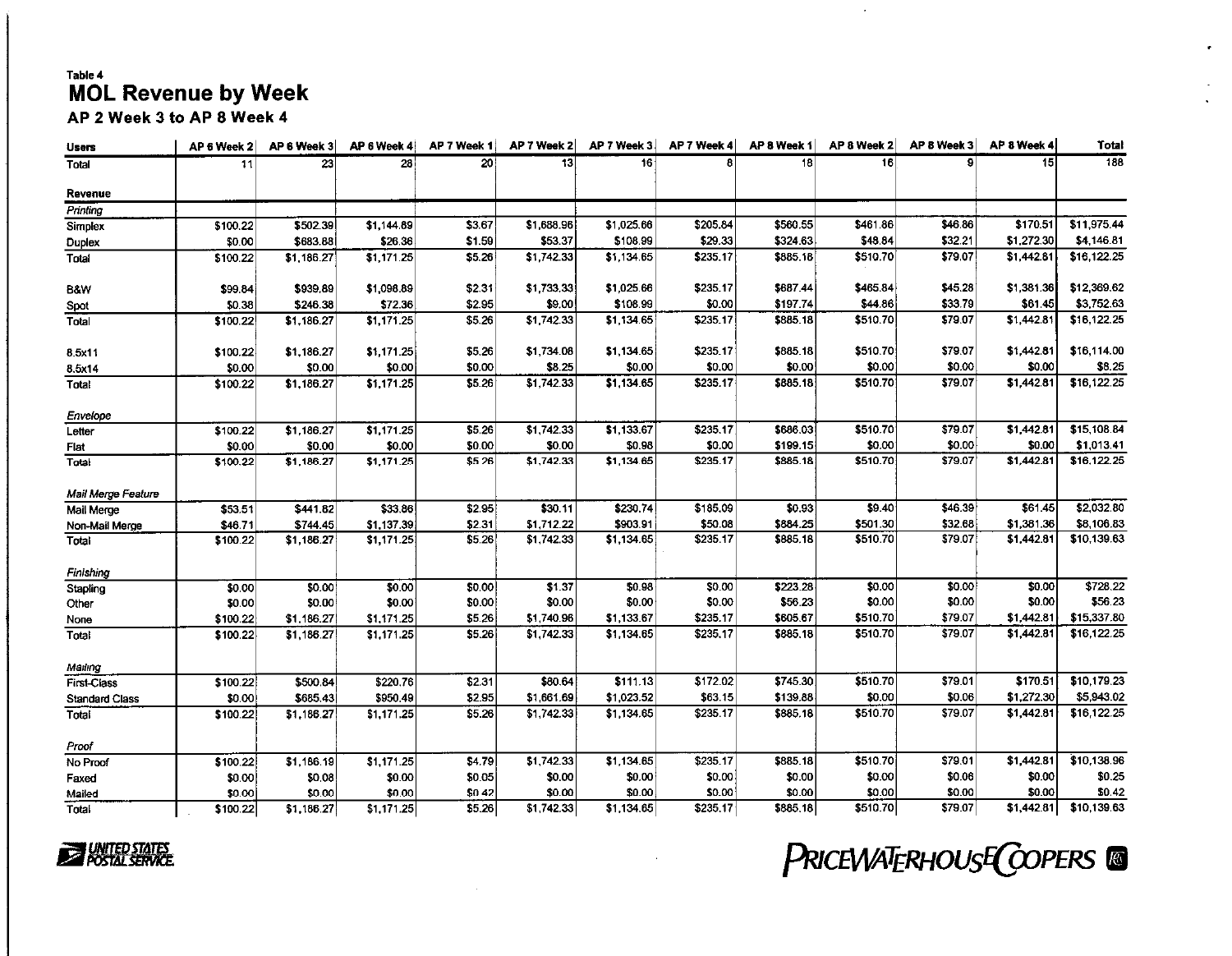#### Table 5 **MOL Transactions by Week** AP 2 Week 3 to AP 8 Week 4

| <b>Users</b>          | AP 6 Week 2             | AP 6 week $3$   |                 | $AP 6$ Week 4 $AP 7$ Week 1 | AP 7 Week 2  |                          |                      | $AP7$ Week 3 $AP7$ Week 4 $AP8$ Week 1 |                | $AP 8$ Week 2 $AP 8$ Week 3 | AP 8 Week 4    | Total            |
|-----------------------|-------------------------|-----------------|-----------------|-----------------------------|--------------|--------------------------|----------------------|----------------------------------------|----------------|-----------------------------|----------------|------------------|
| Total                 | $\overline{11}$         | 23              | 28              | 20                          | 13           | $\overline{16}$          | R.                   | 18                                     | 16             | 9                           | 15             | 188              |
| <b>Transactions</b>   |                         |                 |                 |                             |              |                          |                      |                                        |                |                             |                |                  |
| Printing              |                         |                 |                 |                             |              |                          |                      |                                        |                |                             |                |                  |
| Simplex               | 3                       | 10              | $\overline{12}$ | 4                           | 6            | 6                        | 3                    | $\overline{7}$                         | 6              | 10                          | 5 <sup>1</sup> | 168              |
| Duplex                | $\pmb{\mathsf{O}}$      | 2               | $\vert$ 3       | $\mathbf{z}$                | 3            | 1                        | -1                   | 5 <sup>1</sup>                         | 2              | $\mathbf{2}^{\circ}$        |                | 51               |
| Total                 | $\overline{\mathbf{3}}$ | 12              | 15              | 6                           | 9            | 7                        | 4                    | 12                                     | $\mathbf{B}$   | $\overline{12}$             |                | 219              |
| B&W                   | 2                       | 7               | 13              | 4                           | 6            | 6                        |                      | 9                                      | 6              |                             |                | 152              |
| Spot                  | 11                      | 5               | $\mathbf{2}$    | 2                           | 3            | -1                       | 0                    | 3                                      | 2              | 8                           |                | 67               |
| Total                 | 3 <sup>1</sup>          | 12              | $\overline{15}$ | 6                           | 9            | $\overline{7}$           | 4                    | 12                                     | 8 <sup>1</sup> | 12                          |                | 219              |
| 8.5x11                | з                       | 12              | 15              | 6                           | 6            | 7                        |                      | 12                                     | 8              | 12                          |                | 216              |
| 8.5x14                | 0                       | 0               | 0               | 0                           | 3            | 0                        | 0                    | $\mathbf{o}$                           | 0              | $\mathbf 0$                 |                | 3                |
| Total                 | $\overline{\mathbf{3}}$ | 12              | 15              | 6                           | 9            | $\overline{\phantom{a}}$ | 4                    | 12                                     | 8              | 12                          | 61             | $\overline{219}$ |
| Envelope              |                         |                 |                 |                             |              |                          |                      |                                        |                |                             |                |                  |
| Letter                | 3                       | $\overline{12}$ | 15              | 6                           | 6            | 6                        | 4                    | 9                                      | 8              | 12                          | 6              | $\overline{210}$ |
| Flat                  | 0                       | 0               | $\mathbf{0}$    | $\mathbf{o}$                | 3            | $\mathbf{1}$             | 0                    | 3                                      | 0              | 0                           | o              | 9                |
| Total                 | $\vert$ 3               | 12              | $\overline{15}$ | 6                           | 9            | $\overline{7}$           | 4                    | $\overline{12}$                        | 8              | 12                          |                | $\overline{219}$ |
| Mail Merge Feature    |                         |                 |                 |                             |              |                          |                      |                                        |                |                             |                |                  |
| Mail Merge            | $\mathbf{1}$            | 3               | 3               | 2                           | 6            | 3                        | $\overline{2}$       | $\mathbf{1}$                           | 2              | 9                           |                | 37               |
| Non-Mail Merge        | $\boldsymbol{2}$        | 9               | 12              | 4                           | 3            | 4                        | 2                    | 11                                     | 6              | з                           | 51             | 74               |
| Total                 | $\overline{\mathbf{3}}$ | 12              | 15              | 6.                          | 9            | 7                        | 4                    | $\overline{12}$                        | 8              | 12                          | 6              | $\overline{111}$ |
| Finishing             |                         |                 |                 |                             |              |                          |                      |                                        |                |                             |                |                  |
| Stapling              | $\mathbf 0$             | 0               | 0               | 0                           | $\mathbf{6}$ | $\mathbf{1}$             | $\bf{0}$             | 3                                      | 0              | 0                           | $\mathbf o$    | $\overline{23}$  |
| Other                 | 0                       | $\mathbf 0$     | 0               | ٥                           | 0            | Ω                        | 0                    |                                        | $\mathbf{0}$   | Ω                           |                | $\overline{1}$   |
| None                  | 3                       | 12              | 15              | 6                           | з            | 6                        | 4                    | 6                                      | 8              | 12                          |                | 195              |
| Total                 | 3 <sup>1</sup>          | 12              | 15              | 6                           | g            | 7                        | 4                    | 10                                     | 8              | $\overline{12}$             |                | 219              |
| Mailing               |                         |                 |                 |                             |              |                          |                      |                                        |                |                             |                |                  |
| First-Class           | 3                       | 9               | 13              | 4                           | 6            | 4                        | $\mathbf{3}$         | 11                                     | 8              | 11                          | 51             | 201              |
| <b>Standard Class</b> | 0                       | з               | $\mathbf{2}$    | 2                           | 3            | 3                        |                      | $\mathbf{1}$                           | 0              |                             |                | 18               |
| Total                 | зł                      | 12              | $\overline{15}$ | 6                           | $\bf{9}$     | $\overline{7}$           | 4                    | 12                                     | 8              | 12                          |                | $\overline{219}$ |
| Proof                 |                         |                 |                 |                             |              |                          |                      |                                        |                |                             |                |                  |
| No Proof              | 3                       | 10              | 14              | 6                           | 9            | 7                        | 4                    | 12                                     | 8              | 11                          | 6              | 106              |
| Faxed                 | 0                       | 2               | 0               | 0                           | 0            | 0                        | 0                    | 0                                      | ٥              |                             |                | 4                |
| Mailed                | 0                       | 0               |                 | 0                           | 0            | 0                        | 0                    | 0                                      | 0              | 0                           | 0              | $\overline{1}$   |
| Total<br>$\bullet$    | 3                       | 12              | $\overline{15}$ | 6                           | $\pmb{9}$    | $\overline{7}$           | $\blacktriangleleft$ | 12                                     | $\mathbf{8}$   | 12                          | $\mathbf{e}$   | 111              |



PRICEWATERHOUSE COPERS &